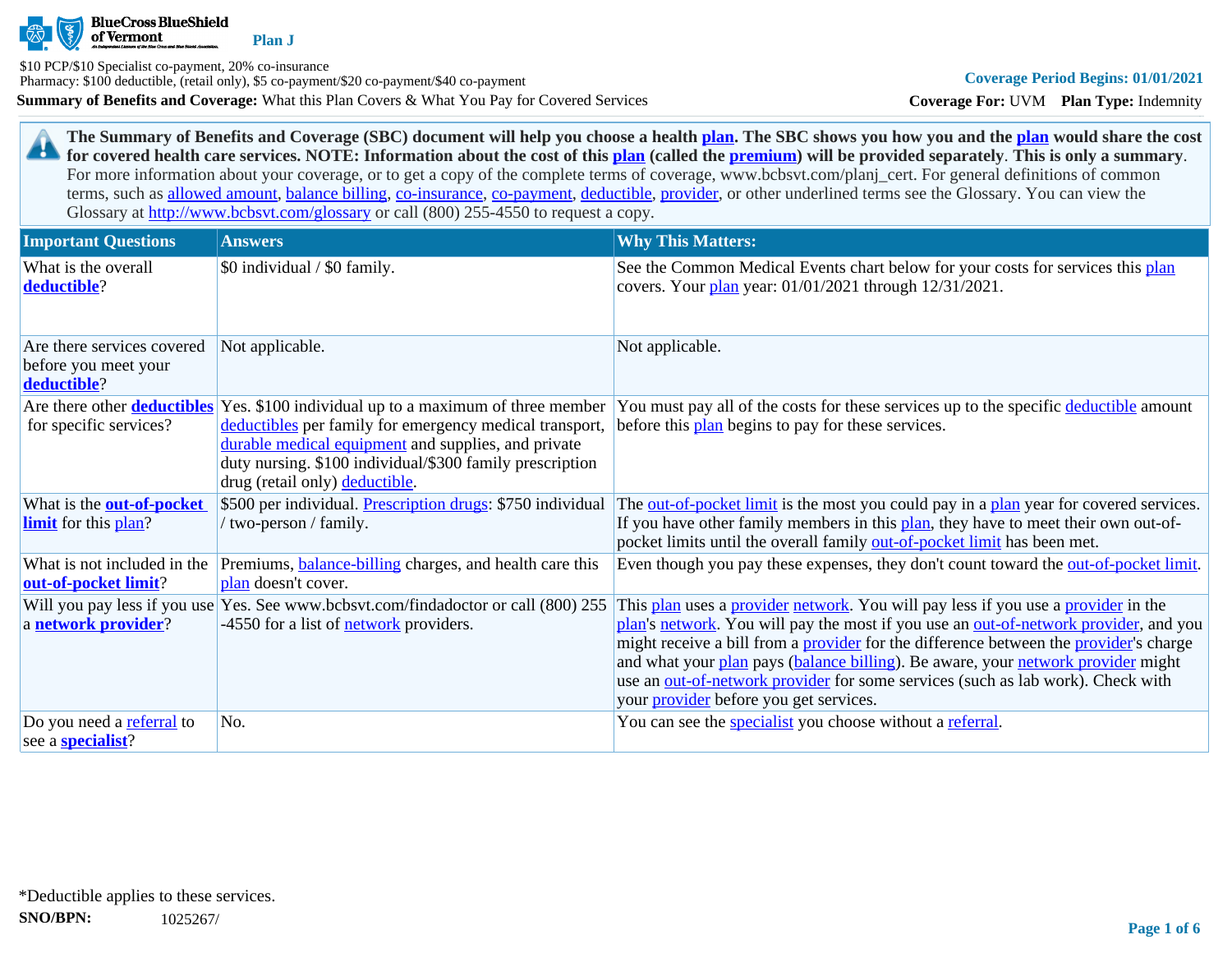

**Plan J**

**Summary of Benefits and Coverage:** What this Plan Covers & What You Pay for Covered Services \$10 PCP/\$10 Specialist co-payment, 20% co-insurance Pharmacy: \$100 deductible, (retail only), \$5 co-payment/\$20 co-payment/\$40 co-payment

**Coverage For:** UVM **Plan Type:** Indemnity

44 All [co-payment](https://www.healthcare.gov/sbc-glossary/#copayment) and [co-insurance](https://www.healthcare.gov/sbc-glossary/#coinsurance) costs shown in this chart are after your [deductible](https://www.healthcare.gov/sbc-glossary/#deductible) has been met, if a [deductible](https://www.healthcare.gov/sbc-glossary/#deductible) applies.

|                                                           |                                                                                | <b>What You Will Pay</b>                                                                                                                                      |                                                                                                                                                                  |                                                                                                                                                                                                                                                                                                                             |  |
|-----------------------------------------------------------|--------------------------------------------------------------------------------|---------------------------------------------------------------------------------------------------------------------------------------------------------------|------------------------------------------------------------------------------------------------------------------------------------------------------------------|-----------------------------------------------------------------------------------------------------------------------------------------------------------------------------------------------------------------------------------------------------------------------------------------------------------------------------|--|
| <b>Common</b><br><b>Medical Event</b>                     | <b>Services You May Need</b>                                                   | <b>Participating Provider</b><br>(You will pay the least)                                                                                                     | Non-Participating Provider<br>(You will pay the most)                                                                                                            | <b>Limitations, Exceptions &amp; Other</b><br><b>Important Information</b>                                                                                                                                                                                                                                                  |  |
|                                                           | Primary care visit to treat an<br>injury or illness<br><b>Specialist</b> visit | \$10 co-payment per visit for<br>primary care physician; no<br>charge and mental health /<br>substance abuse<br>\$10 co-payment per visit                     | \$10 $\frac{\text{co-payment}}{\text{per visit}}$ for<br>primary care physician no<br>charge and mental health /<br>substance abuse<br>\$10 co-payment per visit | Some services require <i>prior approval</i> . For<br>clarification on mental health services visit<br>www.bcbsvt.com/mental-health-primary-care.<br>Some services require <i>prior approval</i> .                                                                                                                           |  |
| If you visit a health care<br>provider's office or clinic | Other practitioner office visit                                                | \$10 co-payment per visit for<br>chiropractic care and<br>nutritional counseling; no<br>charge for outpatient<br>physical, speech and<br>occupational therapy | Chiropractic care and<br>nutritional counseling not<br>covered; no charge for<br>outpatient physical, speech<br>and occupational therapy                         | Some services require <i>prior approval</i> .<br>Outpatient physical, speech and occupational<br>therapy benefits are covered up to 30 visits<br>combined. Nutritional counseling benefits are<br>covered up to 3 visits. There is no limit on the<br>number of nutritional counseling visits for<br>treatment of diabetes. |  |
|                                                           | Preventive care/Screening/<br>Immunization                                     | No charge                                                                                                                                                     | No charge                                                                                                                                                        | You may have to pay for services that aren't<br>preventive. Ask your <i>provider</i> if the services<br>needed are preventive. Then check what your<br>plan will pay for. For clarification on<br>preventive services visit<br>www.bcbsvt.com/preventive.                                                                   |  |
| If you have a test                                        | Diagnostic test (x-ray, blood<br>work)                                         | No charge for office-based<br>and outpatient hospital                                                                                                         | No charge for office-based<br>and outpatient hospital                                                                                                            | Some services require <i>prior</i> approval.                                                                                                                                                                                                                                                                                |  |
|                                                           | Imaging (CT/PET scans, MRIs)                                                   | No charge                                                                                                                                                     | No charge                                                                                                                                                        | Most services require <i>prior approval</i> .                                                                                                                                                                                                                                                                               |  |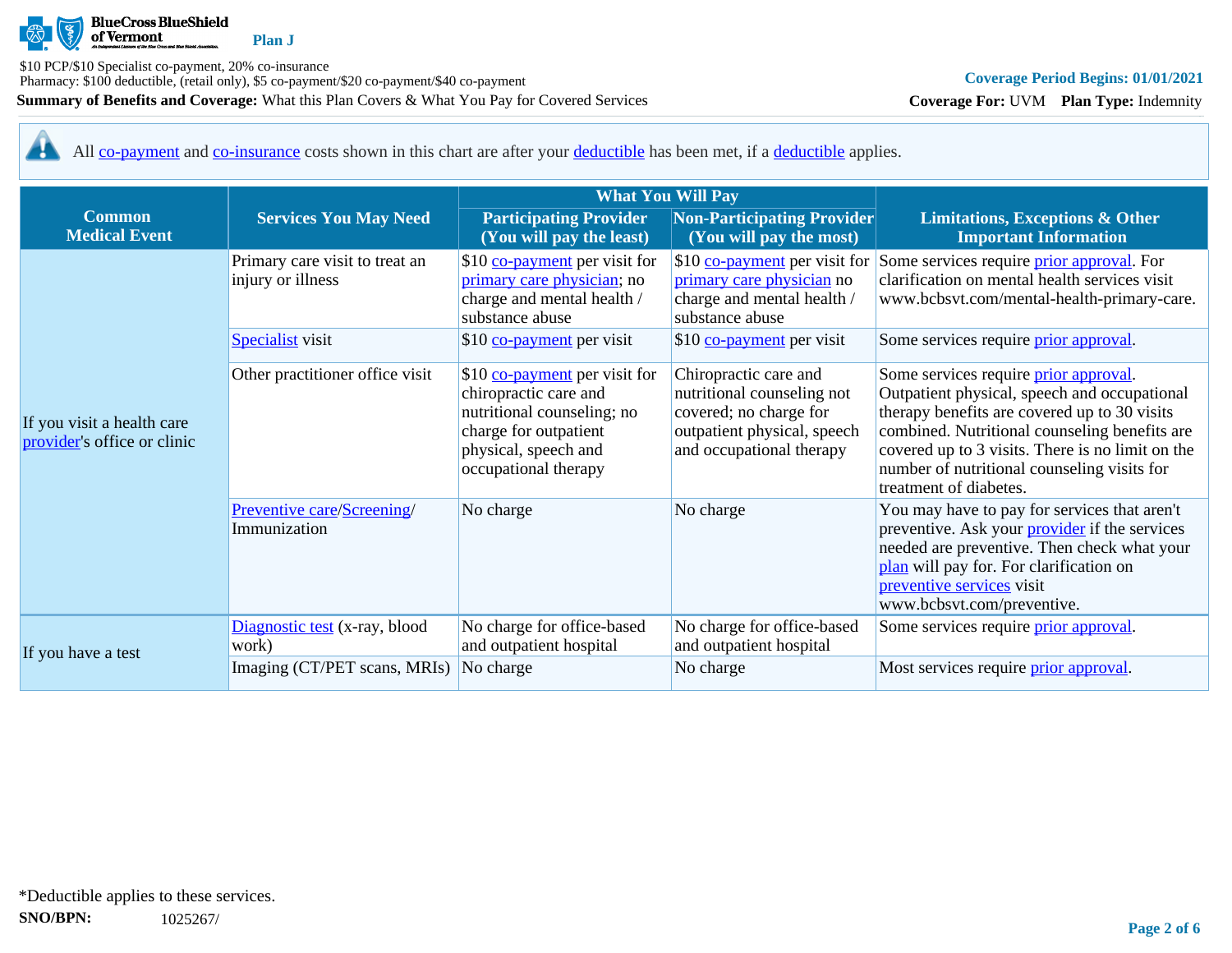

\$10 PCP/\$10 Specialist co-payment, 20% co-insurance

Pharmacy: \$100 deductible, (retail only), \$5 co-payment/\$20 co-payment/\$40 co-payment

**Summary of Benefits and Coverage:** What this Plan Covers & What You Pay for Covered Services

# **Coverage Period Begins: 01/01/2021**

**Coverage For:** UVM **Plan Type:** Indemnity

|                                                   |                                              | <b>What You Will Pay</b>                                                 |                                |                                                                                            |
|---------------------------------------------------|----------------------------------------------|--------------------------------------------------------------------------|--------------------------------|--------------------------------------------------------------------------------------------|
| <b>Common</b>                                     | <b>Services You May Need</b>                 | <b>Participating Provider</b>                                            | Non-Participating Provider     | <b>Limitations, Exceptions &amp; Other</b>                                                 |
| <b>Medical Event</b>                              |                                              | (You will pay the least)                                                 | (You will pay the most)        | <b>Important Information</b>                                                               |
|                                                   | Generic drugs                                | \$100 deductible, then \$5 co-                                           | Not covered                    | Up to a 30-day supply retail / 90-day supply                                               |
|                                                   |                                              | payment / \$10 co-payment                                                |                                | home delivery for most prescription drugs.                                                 |
|                                                   |                                              |                                                                          |                                | Some prescriptions require prior approval.                                                 |
| If you need drugs to treat                        | Preferred brand drugs                        | \$100 <u>deductible</u> , then \$20 co- Not covered                      |                                | Up to a 30-day supply retail / 90-day supply                                               |
| your illness or condition.                        |                                              | payment / \$40 co-payment                                                |                                | home delivery for most prescription drugs.<br>Some prescriptions require prior approval.   |
| More information about                            |                                              |                                                                          |                                |                                                                                            |
| prescription drug coverage is                     | Non-preferred brand drugs                    | \$100 deductible, then \$40 co- Not covered<br>payment / \$80 co-payment |                                | Up to a 30-day supply retail / 90-day supply<br>home delivery for most prescription drugs. |
| at www.bcbsvt.com/rxcenter.                       |                                              |                                                                          |                                | Some prescriptions require prior approval.                                                 |
|                                                   | Wellness drugs                               | Wellness prescription drugs                                              | Not covered                    | Up to a 30-day supply retail / 90-day supply                                               |
|                                                   |                                              | process the same as any other                                            |                                | home delivery for most prescription drugs.                                                 |
|                                                   |                                              | prescription.                                                            |                                | Some prescriptions require prior approval.                                                 |
|                                                   | Facility fee (e.g., ambulatory               | No charge                                                                | No charge                      | Some services require prior approval.                                                      |
| If you have outpatient                            | surgery center)                              |                                                                          |                                |                                                                                            |
| surgery                                           | Physician/surgeon fees                       | No charge                                                                | No charge                      | Some services require prior approval.                                                      |
|                                                   | <b>Emergency room care</b>                   | No charge for facility                                                   | No charge for facility         | Must meet emergency criteria. Co-payment                                                   |
|                                                   |                                              | services; \$10 co-payment per                                            | services; \$10 co-payment      | waived if admitted.                                                                        |
|                                                   |                                              | visit for <i>physician</i> services                                      | per visit for <i>physician</i> |                                                                                            |
| If you need immediate                             | <b>Emergency medical</b>                     | \$100 individual/\$300 family                                            | services                       |                                                                                            |
| medical attention                                 | transportation                               | deductible, then 20% co-                                                 | deductible, then 20% co-       | \$100 individual/\$300 family Must meet emergency criteria.                                |
|                                                   |                                              | insurance                                                                | insurance                      |                                                                                            |
|                                                   | <b>Urgent</b> care                           | \$10 co-payment per visit                                                | \$10 co-payment per visit      | Applies to <b>urgent care</b> facilities.                                                  |
|                                                   |                                              |                                                                          |                                |                                                                                            |
|                                                   | Facility fee (e.g., hospital room) No charge |                                                                          | No charge                      | Out-of-state inpatient care requires prior                                                 |
| If you have a hospital stay                       |                                              |                                                                          |                                | approval.                                                                                  |
|                                                   | Physician/surgeon fee                        | No charge                                                                | No charge                      | Some services require prior approval.                                                      |
| If you need mental health,                        | <b>Outpatient services</b>                   | No charge                                                                | No charge                      | Some services require prior approval.                                                      |
| behavioral health, or<br>substance abuse services | Inpatient services                           | No charge                                                                | No charge                      | Includes facility and physician fees. Requires<br>prior approval.                          |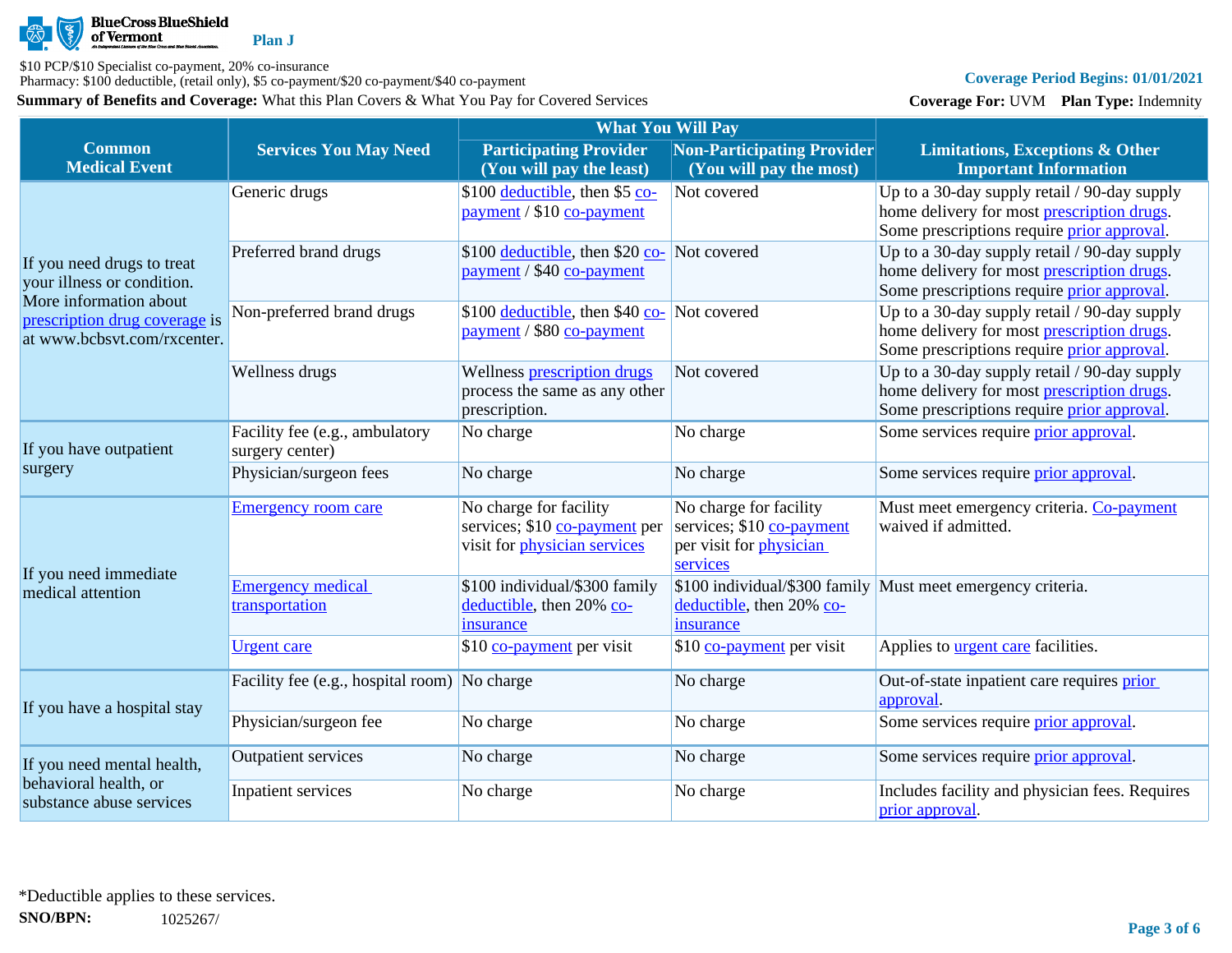

\$10 PCP/\$10 Specialist co-payment, 20% co-insurance

Pharmacy: \$100 deductible, (retail only), \$5 co-payment/\$20 co-payment/\$40 co-payment

**Summary of Benefits and Coverage:** What this Plan Covers & What You Pay for Covered Services

# **Coverage Period Begins: 01/01/2021**

**Coverage For:** UVM **Plan Type:** Indemnity

|                                           |                                                        | <b>What You Will Pay</b>                                                                                                                    |                                                                                                                                                       |                                                                                                                                                                                                                                                                                     |
|-------------------------------------------|--------------------------------------------------------|---------------------------------------------------------------------------------------------------------------------------------------------|-------------------------------------------------------------------------------------------------------------------------------------------------------|-------------------------------------------------------------------------------------------------------------------------------------------------------------------------------------------------------------------------------------------------------------------------------------|
| <b>Common</b><br><b>Medical Event</b>     | <b>Services You May Need</b>                           | <b>Participating Provider</b><br>(You will pay the least)                                                                                   | Non-Participating Provider<br>(You will pay the most)                                                                                                 | <b>Limitations, Exceptions &amp; Other</b><br><b>Important Information</b>                                                                                                                                                                                                          |
| If you are pregnant                       | <b>Office Visits</b>                                   | \$10 co-payment (one co-<br>payment covers all maternity<br>office visits by one <b>network</b><br>provider)                                | \$10 co-payment (one co-<br><i>payment</i> covers all<br>maternity office visits by<br>one network provider)                                          | Cost sharing does not apply for preventive<br>services. Depending on the type of services, a<br>co-payment apply. Maternity care may include<br>tests and services described elsewhere in the<br>SBC (i.e. ultrasound.). For a list of services<br>visit www.bcbsvt.com/preventive. |
|                                           | Childbirth/delivery professional No charge<br>services |                                                                                                                                             | No charge                                                                                                                                             | Out-of-state inpatient care requires prior<br>approval.                                                                                                                                                                                                                             |
|                                           | Childbirth/delivery facility<br>services               | No charge                                                                                                                                   | No charge                                                                                                                                             | Out-of-state inpatient care requires prior<br>approval.                                                                                                                                                                                                                             |
|                                           | Home health care                                       | No charge for <b>home</b> health<br>care; \$100 individual/\$300<br>family deductible, then 20%<br>co-insurance for private duty<br>nursing | No charge for <b>home</b> health<br>care; \$100 individual/\$300<br>family deductible, then 20%<br>co-insurance for private duty combined.<br>nursing | Home infusion therapy requires prior approval.<br>Outpatient physical, speech and occupational<br>therapy benefits are covered up to 30 visits                                                                                                                                      |
| If you need help recovering               | <b>Rehabilitation services</b>                         | No charge inpatient; cardiac<br>pulmonary services no charge                                                                                | No charge inpatient; cardiac<br>/ pulmonary services not<br>covered                                                                                   | Inpatient rehabilitation services require prior<br>approval.                                                                                                                                                                                                                        |
| or have other special health<br>needs     | <b>Habilitation services</b>                           | No charge for inpatient<br>services                                                                                                         | No charge for inpatient<br>services                                                                                                                   | Requires prior approval. Outpatient physical,<br>speech and occupational therapy benefits are<br>covered up to 30 visits combined.                                                                                                                                                  |
|                                           | <b>Skilled nursing care (facility)</b>                 | No charge                                                                                                                                   | Not covered                                                                                                                                           | Requires prior approval.                                                                                                                                                                                                                                                            |
|                                           | Durable medical equipment<br>(including supplies)      | \$100 individual/\$300 family<br>deductible, then 20% co-<br>insurance                                                                      | \$100 individual/\$300 family May require prior approval.<br>deductible, then 20% co-<br>insurance                                                    |                                                                                                                                                                                                                                                                                     |
|                                           | Hospice                                                | No charge                                                                                                                                   | No charge                                                                                                                                             | None                                                                                                                                                                                                                                                                                |
|                                           | Eye exam                                               | Not covered                                                                                                                                 | Not covered                                                                                                                                           | None                                                                                                                                                                                                                                                                                |
| If your child needs dental or<br>eye care | Glasses                                                | Not covered                                                                                                                                 | Not covered                                                                                                                                           | None                                                                                                                                                                                                                                                                                |
|                                           | Dental check-up                                        | Not covered                                                                                                                                 | Not covered                                                                                                                                           | None                                                                                                                                                                                                                                                                                |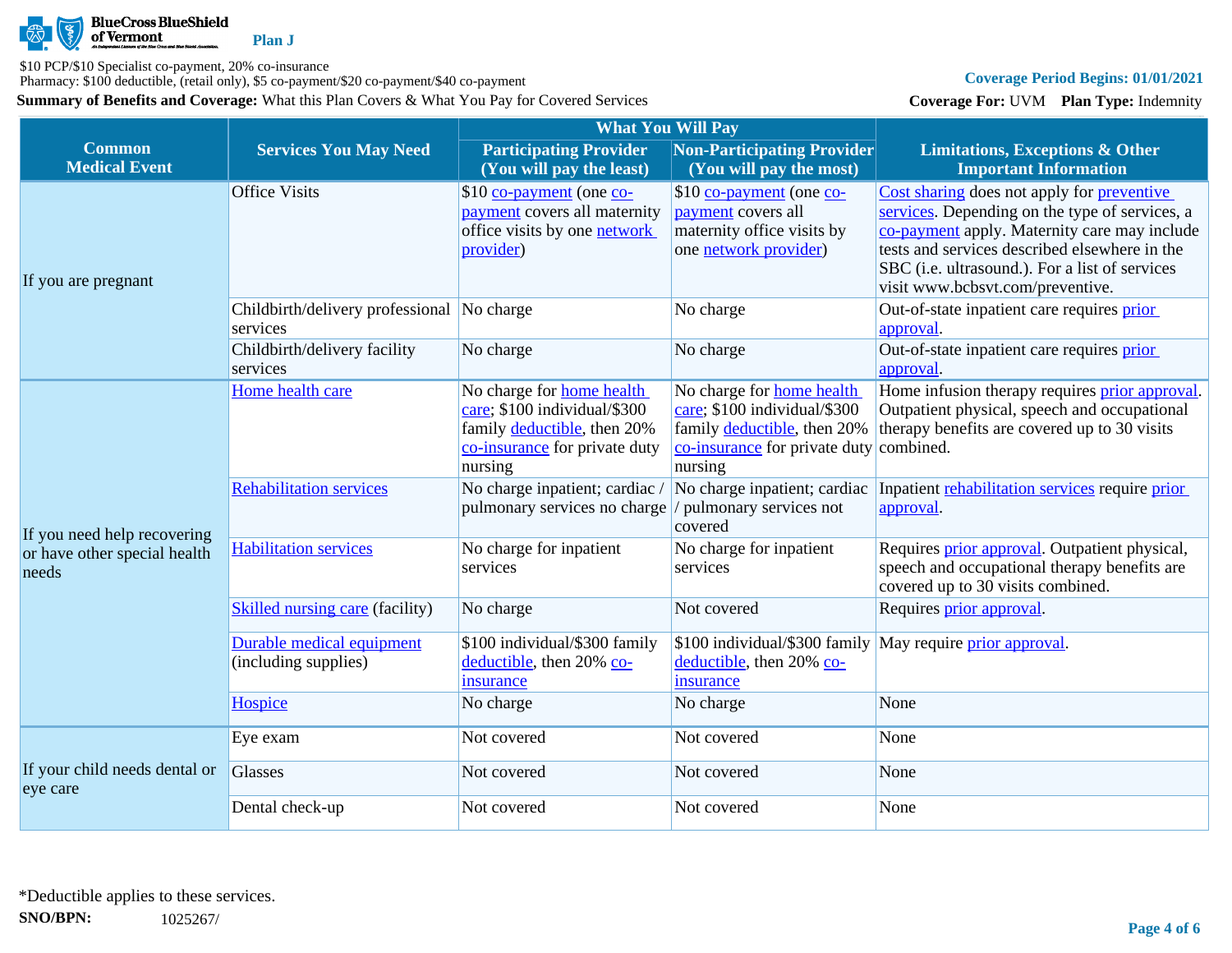

**Summary of Benefits and Coverage:** What this Plan Covers & What You Pay for Covered Services \$10 PCP/\$10 Specialist co-payment, 20% co-insurance Pharmacy: \$100 deductible, (retail only), \$5 co-payment/\$20 co-payment/\$40 co-payment

# **Excluded Services & Other Covered Services:**

**Coverage For:** UVM **Plan Type:** Indemnity

|                                                                                                                              |                                                           |  | Services Your Plan Generally Does NOT Cover (Check your policy or plan document for more information and a list of any other excluded services.) |  |                           |
|------------------------------------------------------------------------------------------------------------------------------|-----------------------------------------------------------|--|--------------------------------------------------------------------------------------------------------------------------------------------------|--|---------------------------|
|                                                                                                                              | • Acupuncture                                             |  | Cosmetic Surgery (except with prior approval for • Dental care (child and adult)<br>reconstruction)                                              |  |                           |
|                                                                                                                              | • Hearing aids                                            |  | Long-term care                                                                                                                                   |  | • Routine eye care        |
|                                                                                                                              | • Routine foot care (except for treatment of<br>diabetes) |  | Weight loss programs                                                                                                                             |  |                           |
| Other Covered Services (Limitations may apply to these services. This isn't a complete list. Please see your plan document.) |                                                           |  |                                                                                                                                                  |  |                           |
|                                                                                                                              |                                                           |  |                                                                                                                                                  |  | • Infertility Medications |
|                                                                                                                              | • Bariatric surgery                                       |  | Chiropractic Care (requires prior approval after<br>12 visits)                                                                                   |  |                           |

# **Your Rights to Continue Coverage:**

There are agencies that can help if you want to continue your coverage after it ends. The contact information for those agencies is: Department of Labor's Employee Benefits Security Administration at (866) 444-EBSA (3272) or [www.dol.gov/ebsa/healthreform](http://www.dol.gov/ebsa/healthreform), or the Department of Health and Human Services at (877) 267-2323 x61565 or [www.cciio.cms.gov](http://www.cciio.cms.gov/). You may also contact the [plan](https://www.healthcare.gov/sbc-glossary/#plan) at (800) 247-2583. Other coverage options may be available to you too, including buying individual insurance coverage through the [Health Insurance](https://www.healthcare.gov/sbc-glossary/#health-insurance) [Marketplace.](https://www.healthcare.gov/sbc-glossary/#marketplace) For more information about the [Marketplace,](https://www.healthcare.gov/sbc-glossary/#marketplace) visit [www.HealthCare.gov](http://www.healthcare.gov/) or call (800) 318-2596.

# **Your Grievance and Appeals Rights:**

There are agencies that can help if you have a complaint against your [plan](https://www.healthcare.gov/sbc-glossary/#plan) for a denial of a [claim.](https://www.healthcare.gov/sbc-glossary/#claim) This complaint is called a [grievance](https://www.healthcare.gov/sbc-glossary/#grievance) or [appeal](https://www.healthcare.gov/sbc-glossary/#appeal). For more information about your rights, look at the explanation of benefits you will receive for that medical [claim](https://www.healthcare.gov/sbc-glossary/#claim). Your [plan](https://www.healthcare.gov/sbc-glossary/#plan) documents also provide complete information to submit a [claim](https://www.healthcare.gov/sbc-glossary/#claim), [appeal](https://www.healthcare.gov/sbc-glossary/#appeal), or a [grievance](https://www.healthcare.gov/sbc-glossary/#grievance) for any reason to your [plan.](https://www.healthcare.gov/sbc-glossary/#plan) For more information about your rights, this notice, or assistance, contact: (800) 255-4550.

# **Does this plan provide Minimum Essential Coverage? Yes.**

If you don't have [Minimum Essential Coverage](https://www.healthcare.gov/sbc-glossary/#minimum-essential-coverage) for a month, you'll have to make a payment when you file your tax return unless you qualify for an exemption from the requirement that you have health coverage for that month.

### **Does this plan meet Minimum Value Standards? Yes.**

If your [plan](https://www.healthcare.gov/sbc-glossary/#plan) doesn't meet the [Minimum Value Standards](https://www.healthcare.gov/sbc-glossary/#minimum-value-standard), you may be eligible for a [premium](https://www.healthcare.gov/sbc-glossary/#premium) tax credit to help you pay for a [plan](https://www.healthcare.gov/sbc-glossary/#plan) through the [Marketplace](https://www.healthcare.gov/sbc-glossary/#marketplace).

*––––––––––––––To see examples of how this plan might cover costs for a sample medical situation, see the next page.–––––––––––*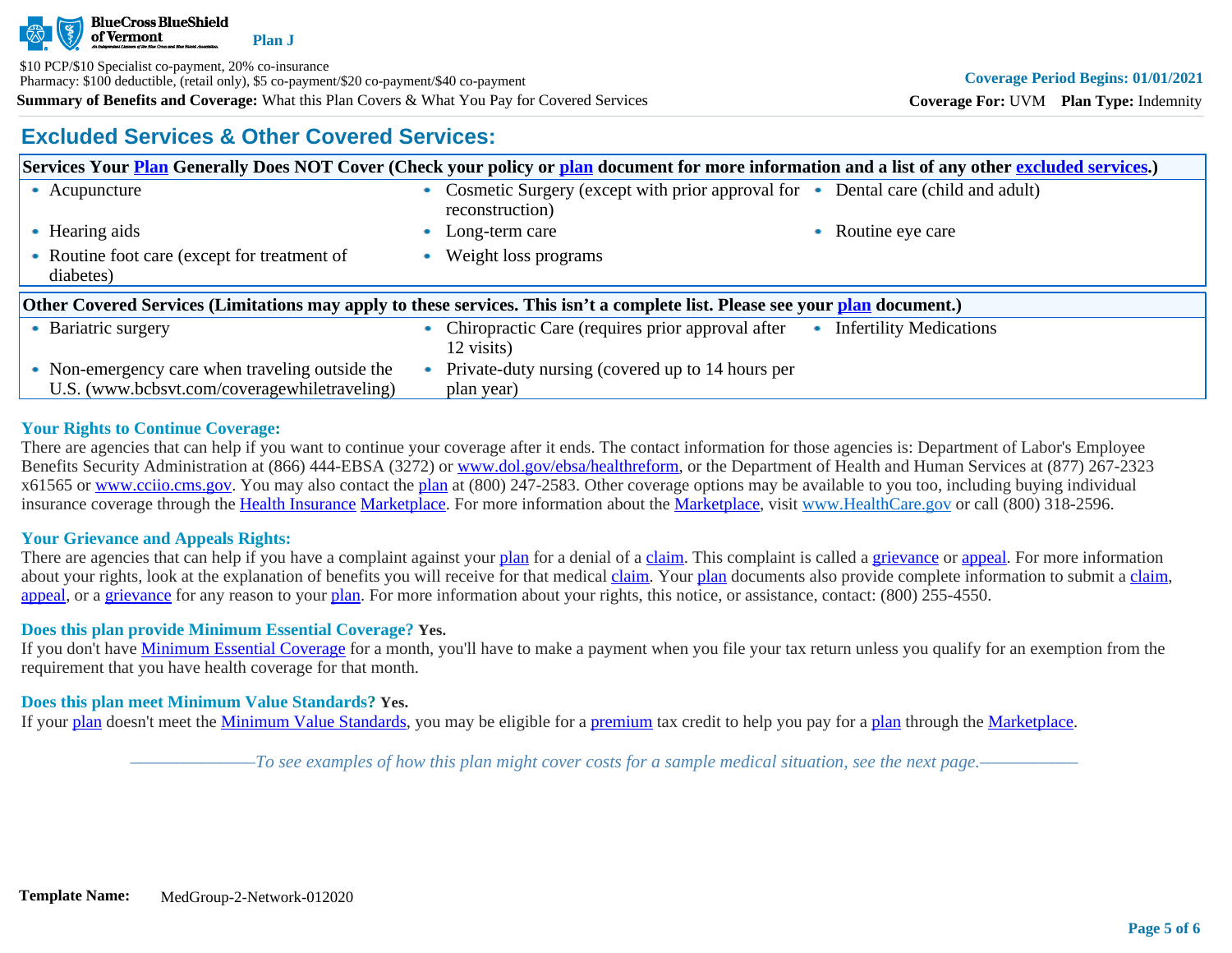

**Plan J**

\$10 PCP/\$10 Specialist co-payment, 20% co-insurance Pharmacy: \$100 deductible, (retail only), \$5 co-payment/\$20 co-payment/\$40 co-payment

### **Coverage Examples**

20

# About these Coverage Examples:

This is not a cost estimator. Treatments shown are just examples of how this [plan](https://www.healthcare.gov/sbc-glossary/#plan) might cover medical care. Your actual costs will be different depending on the actual care you receive, the prices your [providers](https://www.healthcare.gov/sbc-glossary/#provider) charge, and many other factors. Focus on the [cost sharing](https://www.healthcare.gov/sbc-glossary/#cost-sharing) amounts ([deductibles,](https://www.healthcare.gov/sbc-glossary/#deductible) [co-payments](https://www.healthcare.gov/sbc-glossary/#co-payment) and [co-insurance\)](https://www.healthcare.gov/sbc-glossary/#co-insurance) and [excluded services](https://www.healthcare.gov/sbc-glossary/#excluded-services) under the [plan](https://www.healthcare.gov/sbc-glossary/#plan). Use this information to compare the portion of costs you might pay under different health [plans.](https://www.healthcare.gov/sbc-glossary/#plan) Please note these coverage examples are based on self-only coverage.

| Peg is Having a Baby<br>(9 months of in-network pre-natal care and a<br>hospital delivery)                                                                                                                                                                                                                                                                                                   |                           | Managing Joe's type 2 Diabetes<br>(a year of routine in-network care of a well-<br>controlled condition)                                                                                                                                                                                                                                       |                           | Mia's Simple Fracture<br>(in-network emergency room visit and follow up<br>care)                                                                                                                                                                                                                                                          |                           |
|----------------------------------------------------------------------------------------------------------------------------------------------------------------------------------------------------------------------------------------------------------------------------------------------------------------------------------------------------------------------------------------------|---------------------------|------------------------------------------------------------------------------------------------------------------------------------------------------------------------------------------------------------------------------------------------------------------------------------------------------------------------------------------------|---------------------------|-------------------------------------------------------------------------------------------------------------------------------------------------------------------------------------------------------------------------------------------------------------------------------------------------------------------------------------------|---------------------------|
| The plan's overall deductible<br>Specialist co-payment<br>Hospital (facility) co-payment<br>Other co-payment<br>This EXAMPLE event includes services like:<br>Specialist office visits (prenatal care)<br><b>Childbirth/Delivery Professional Services</b><br><b>Childbirth/Delivery Facility Services</b><br>Diagnostic tests (ultrasounds and blood work)<br>Specialist visit (anesthesia) | \$0<br>\$10<br>\$0<br>\$0 | The plan's overall deductible<br><b>Specialist co-payment</b><br>Hospital (facility) co-payment<br>Other co-payment<br>This EXAMPLE event includes services like:<br>Primary care physician office visits (including disease<br>education)<br>Diagnostic tests (blood work)<br>Prescription drugs<br>Durable medical equipment (glucose meter) | \$0<br>\$10<br>\$0<br>\$0 | The plan's overall deductible<br>Specialist co-payment<br>Hospital (facility) co-payment<br>Other co-payment<br>This EXAMPLE event includes services like:<br>Emergency room care <i>(including medical</i><br>supplies)<br>Diagnostic test (x-ray)<br>Durable medical equipment (crutches)<br>Rehabilitation services (physical therapy) | \$0<br>\$10<br>\$0<br>\$0 |
| <b>Total Example Cost</b>                                                                                                                                                                                                                                                                                                                                                                    | \$12,700                  | <b>Total Example Cost</b>                                                                                                                                                                                                                                                                                                                      | \$7,400                   | <b>Total Example Cost</b>                                                                                                                                                                                                                                                                                                                 | \$1,900                   |
| In this example, Peg would pay:                                                                                                                                                                                                                                                                                                                                                              |                           | In this example, Joe would pay:                                                                                                                                                                                                                                                                                                                |                           | In this example, Mia would pay:                                                                                                                                                                                                                                                                                                           |                           |

| <b>Cost Sharing</b>        |       |  |  |
|----------------------------|-------|--|--|
| Deductibles <sup>*</sup>   | \$40  |  |  |
| Co-payments                | \$30  |  |  |
| Co-insurance               | \$0   |  |  |
| What isn't covered         |       |  |  |
| Limits or exclusions       | \$60  |  |  |
| The total Peg would pay is | \$130 |  |  |

| ו טעטו באטוווטוט טעסנ           | 97.TVV |  |  |  |
|---------------------------------|--------|--|--|--|
| In this example, Joe would pay: |        |  |  |  |
| <b>Cost Sharing</b>             |        |  |  |  |
| Deductibles*                    | \$200  |  |  |  |
| Co-payments                     | \$200  |  |  |  |
| Co-insurance                    | \$110  |  |  |  |
| What isn't covered              |        |  |  |  |
| Limits or exclusions            | \$60   |  |  |  |
| The total Joe would pay is      | \$570  |  |  |  |

# Cost Sharing Deductibles\* \$200 Co-payments \$90 Co-insurance \$120 What isn't covered Limits or exclusions the set of the set of the set of the set of the set of the set of the set of the set of the set of the set of the set of the set of the set of the set of the set of the set of the set of the set of the The total Mia would pay is **\$410**

The [plan](https://www.healthcare.gov/sbc-glossary/#plan) would be responsible for the other costs of these EXAMPLE covered services.

The prescription drug [out-of-pocket limit](https://www.healthcare.gov/sbc-glossary/#out-of-pocket-limit) might not be included in the above Coverage Examples.

\*Note: This plan has other deductibles for specific services included in the coverage example. See "Are there other deductible for specific services?" row above.

**Custom Summary Name:** BCBS-J plan-x-500-20%-STK-10-10-x-x-x-x-ACA-LARG (MD34684)\_BCBS-Rx-100-750-x-5-20-40-2-x-P(RX38465)\_Coverage-012021-12312021 (C34638)\_BER ACA(RD16648) wBERACA CY 1025267

**Coverage Period Begins: 01/01/2021**

**Coverage For:** UVM **Plan Type:** Indemnity